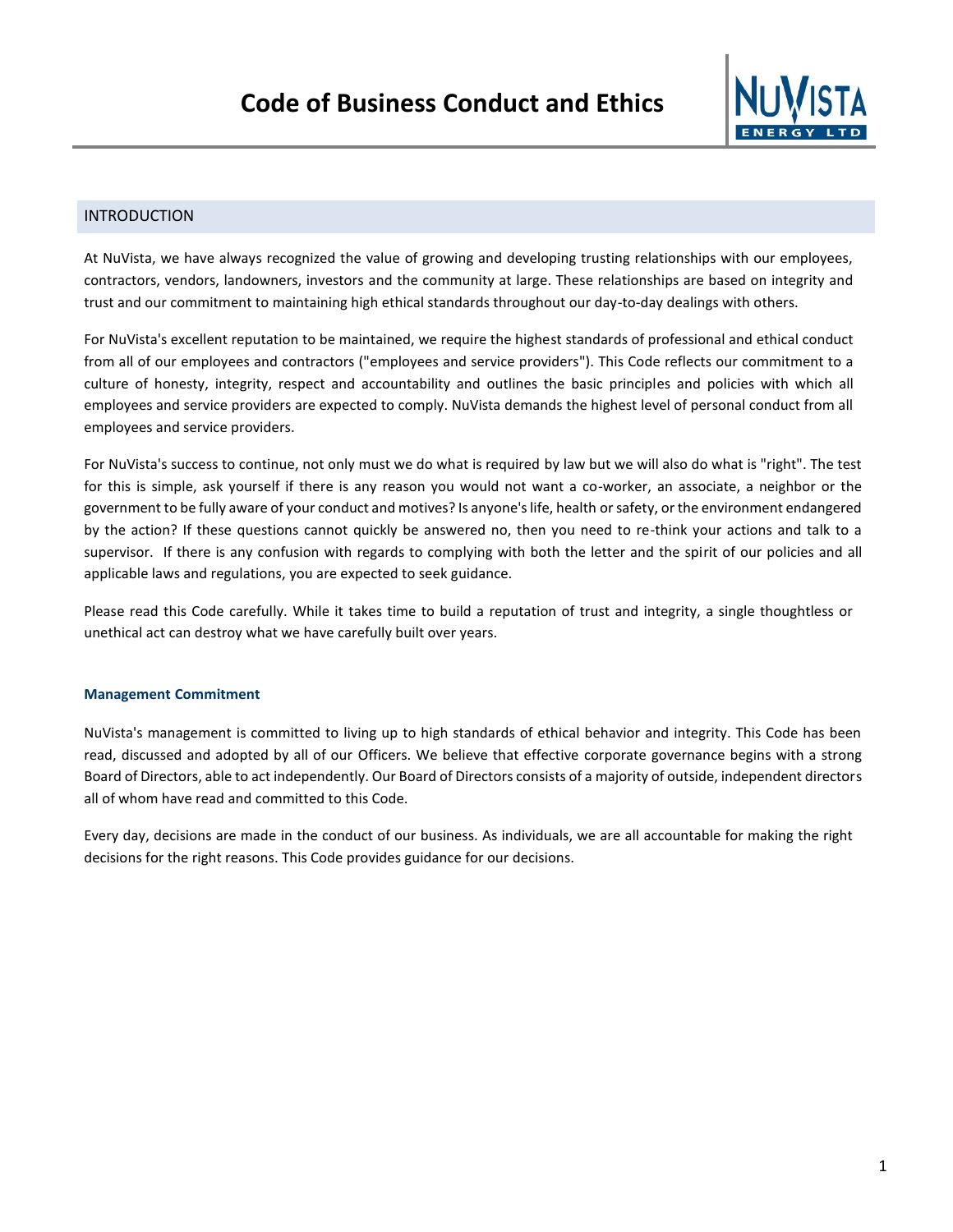

## COMMITMENT AND RESPONSIBILITIES

### **To Our Employees and service providers**

NuVista is committed to treating all employees and service providers with dignity, respect and fairness. We will value and respect their rights and their contribution to our success. We will provide compensation and benefits that are fair and competitive with our peers.

Our top priority to our employees and service providers is providing a safe and healthy workplace. We must all take responsibility for knowing the health and safety rules that apply to the tasks we perform and for taking the appropriate precautions to protect ourselves and our fellow employees and service providersfrom accidents, injury or unsafe conditions. From time to time, NuVista will implement specific and extraordinary safety and health protocols, rules and restrictions to ensure a safe and healthy work environment for all employees and service providers. The 2020 COVID-19 health crisis is an example. Each service provider is responsible for working safely and complying with all safety rules and protocols at all times. Accidents, injuries, unsafe equipment, practices or conditions need to be reported immediately. NuVista will regularly monitor and review its safety performance and strive for continual improvement.

We value the diversity of our employees and service providers and are committed to providing equal opportunity in all aspects of employment. Conduct that makes someone feel uncomfortable or unwelcome will not be tolerated. Employees and service providers are encouraged to speak out if they have concerns with regards to their workplace environment and report harassment, whether verbal, physical or visual, when it occurs.

### **To Business Integrity**

NuVista is committed to conducting all of its affairs with honesty, integrity and fairness and expects the same from all of its business partners.

We will deal honestly and fairly with our suppliers, contractors, fellow employees and competitors. We will not take unfair advantage of anyone through illegal conduct, manipulation, concealment, abuse of confidential information, misrepresentation of material facts or other dishonest or unfair practices.

### **Accuracy of NuVista's Records and Reporting**

Honest and accurate recording and reporting of information is critical to our ability to make responsible business decisions. NuVista's production and accounting records are relied upon to produce reports for NuVista's management, shareholders, creditors, government agencies and others. Our financial statements and the books and records on which they are based must accurately reflect all corporate transactions and conform to all legal and accounting requirements and our system of internal controls.

All employees and service providers have a responsibility to ensure the accuracy and completeness of records, reports and communications and the appropriateness of classification of transactions as to accounts, departments or accounting periods. All transactions must be supported by the appropriate documentation and comply strictly with prescribed accounting policies, audit procedures and other such controls. We will never destroy or alter documents or records so as to hide the documents or our actions.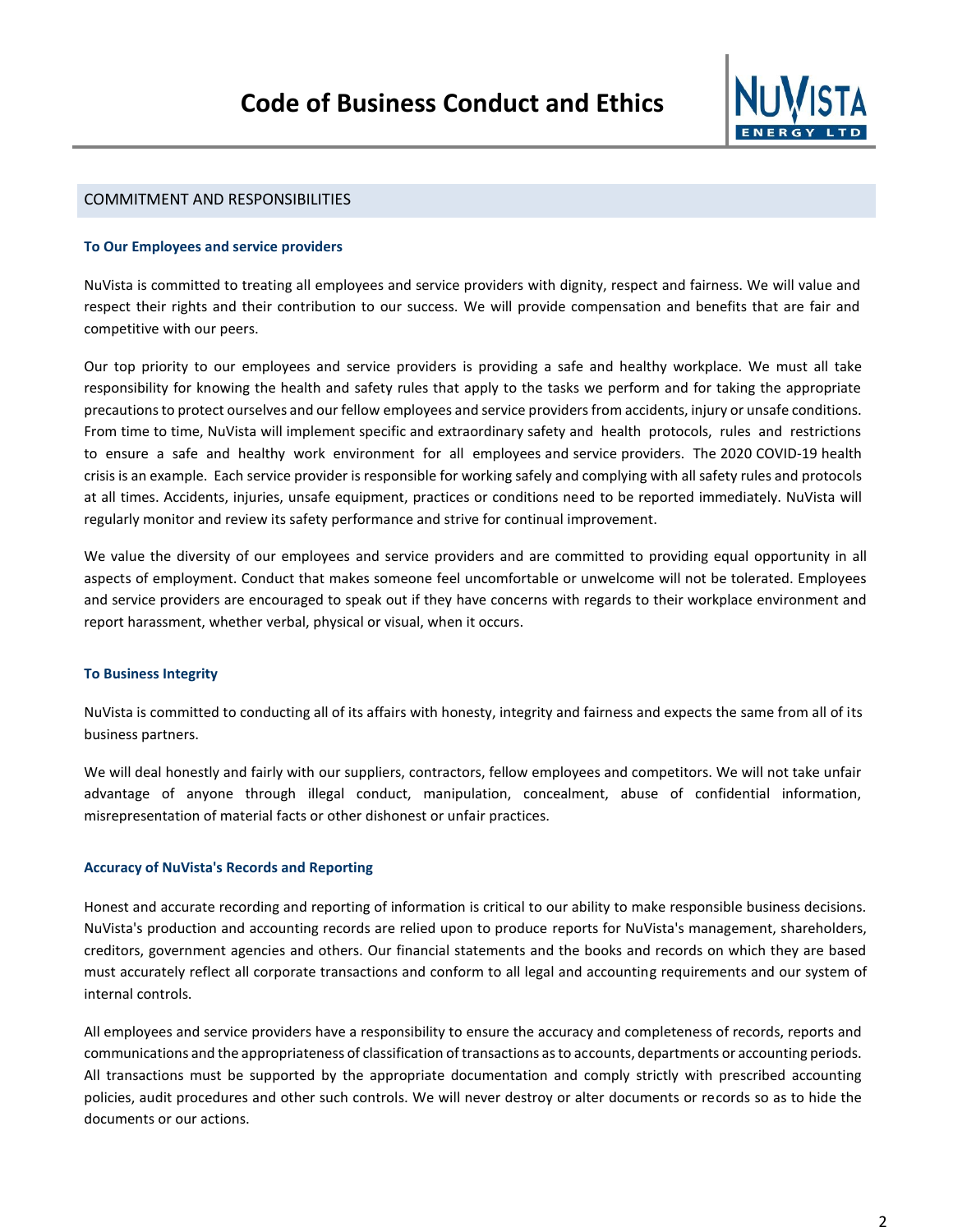

NuVista believes in open access for its auditors and independent engineers to all of its documents and records and full and open communication with its auditors and independent engineers with respect to their engagement.

Business records and communications often become public through legal or regulatory investigations or the media. This applies to e-mail, voice mail or memos and hence employees and service providers should avoid recording inappropriate notes or comments that would embarrass them or NuVista should they be made public.

### **Conflicts of Interest**

As employees, we must never let our personal interests interfere with, or appear to interfere in any way with, the interests of NuVista and/or our ability to perform our work effectively. The ability to make objective business decisions can be compromised if employees have personal interests that conflict with NuVista's interests. Conflicts of interest may also arise when an employee, officer or director, or a member of their family, receives improper personal benefits as a result of their position in NuVista. Loans to, or guarantees of obligations of, such persons are likely to pose conflicts of interest, as are transactions of any kind between NuVista and any other organization in which you or a family member have an interest.

Employees, officers and directors are prohibited from taking for themselves opportunities that arise through the use of NuVista corporate property, information or position and from using corporate property, information or position for personal gain.

NuVista is engaged in the oil and gas business. In general, the private investment activities of employees, directors and officers are not prohibited, however, should an existing investment pose a potential conflict of interest the potential conflict should be disclosed to the Chair of the Board of Directors, Chief Executive Officer or the Board of Directors. Any other activities of employees which pose a potential conflict of interest should also be disclosed to the Chief Executive Officer or the Board of Directors. All such potential conflicts of interests will be dealt with openly with full disclosure of the nature and extent of the potential conflicts of interests with NuVista.

It is acknowledged that employees, officers and directors may be directors or officers of other entities engaged in the oil and gas business, and that such entities may compete directly or indirectly with NuVista. Passive investments in public or private entities of less than one per cent of the outstanding shares will not be viewed as "competing" with NuVista. Any director, officer or employee of NuVista who is a director or officer of any entity engaged in the oil and gas business shall disclose such to the Chief Executive Officer or the Board of Directors. Any director, officer or employee of NuVista who is actively engaged in the management of, or who owns an investment of one per cent or more of the outstanding shares, in any public or private entity shall disclose such to their supervisor or to the Human Resources Manager and the information will be discussed with the Chief Executive Officer to ensure the appropriate controls are put in place (if required). For officers, if an internal NuVista approval decision is required which involves dealings or contracts with a company where an officer involved in the decision owns greater than 1% of the shares in that company; the executive shall disclose this to the Chief Executive Officer. The Chief Executive Officer will make the decision to exclude the executive from the discussion and decision, if required. For the Chief Executive Officer, the same rules apply except that disclosure is to the executive team and the Chair of the Board of Directors. The Chair of the Board of Directors will then decide if the Chief Executive Officer is to be recused from the decision. In the event that any circumstance should arise as a result of such positions or investments being held or otherwise which in the opinion of the Board of Directors constitutes a conflict of interest which reasonably affects such person's ability to act with a view to the best interests of NuVista, the Board of Directors or the Chief Executive Officer will take such actions as are reasonably required to resolve such matters with a view to the best interests of NuVista. Such actions, without limitation, may include excluding such directors, officers or employees from certain information or activities of NuVista.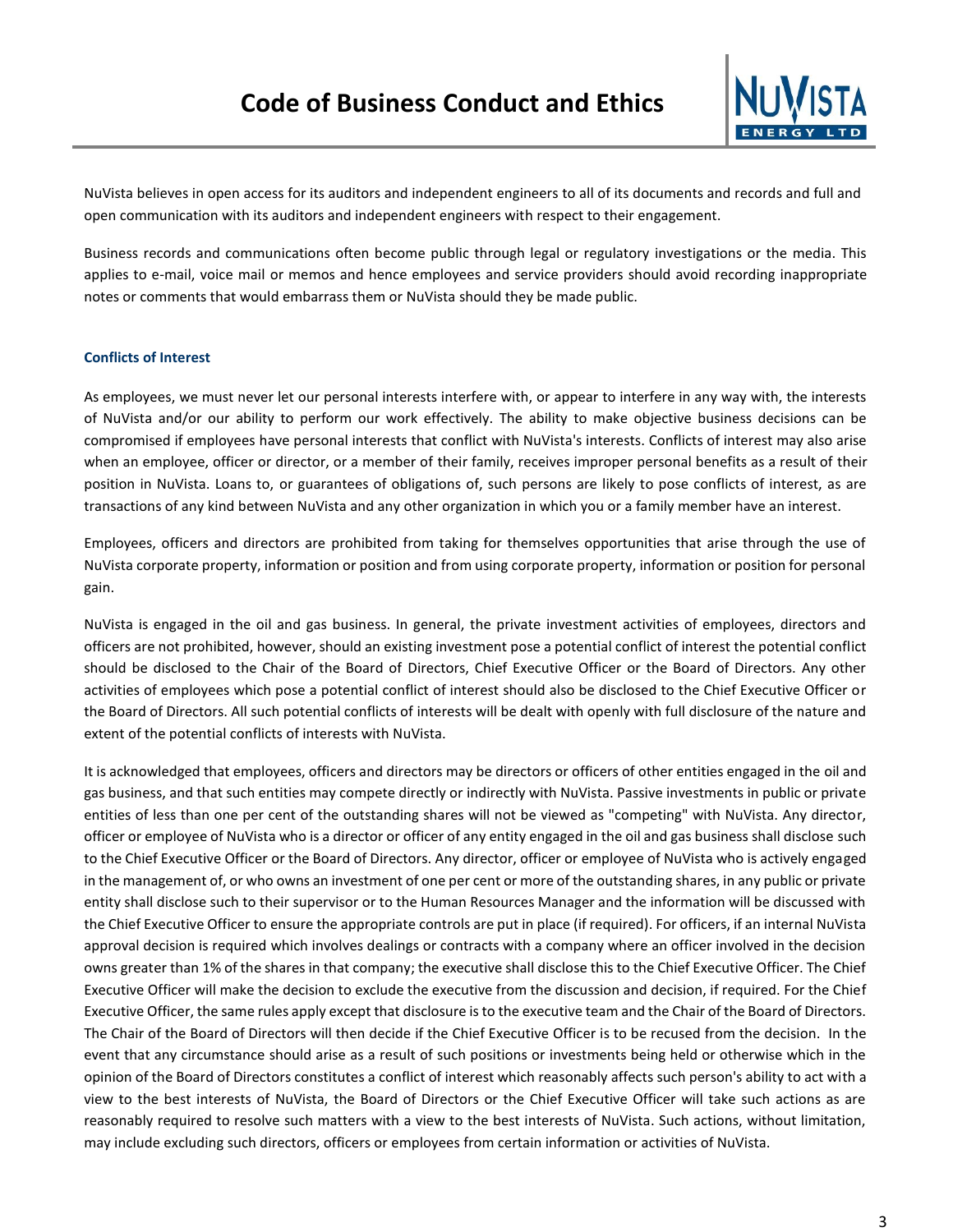

## **Confidentiality**

In the normal course of our business, employees and service providers may become aware of confidential information. Confidential information includes non-public information of a proprietary, technical, business, or financial nature. Confidential information may be our own or may be information from partners, or business associates. In all cases, employees and service providers must not disclose confidential information to any person outside of NuVista unless authorized to do so and must take reasonable care to protect confidential information from theft or unauthorized access. Employees and service providers are obligated to preserve the confidentiality of information entrusted to them even after they leave NuVista, except when disclosure is authorized or legally mandated.

### **Privacy**

In conducting our business, NuVista needs to maintain records and information about its employees and service providers, vendors, landowners, unitholders and other business associates. We comply with both the letter and the spirit of all privacy laws, rules and regulations applicable to our business. We collect and use only personal information that is necessary for us to administer our business effectively, efficiently and in a safe and reliable fashion. This information is only for the appropriate internal use of NuVista and will not be shared or used for other purposes unless permitted or required by law.

#### **Insider Trading**

The market price of NuVista's shares or other securities is based on public knowledge about our results and prospects. The markets rely on all participants having equal access to all public information. As employees, from time-to- time, we may have material knowledge about NuVista or another company that we do business with, that has not yet been disclosed to the general public. Insider trading legislation prohibits individuals from trading on this information, or providing this information to others. NuVista's directors, officers and employees are required to comply with NuVista's Disclosure Policy which addresses insider trading.

#### **Protection and Proper Use of NuVista's Assets**

We are each entrusted with NuVista's assets that we must protect from loss, damage, misuse or theft. NuVista's assets may only be used for legitimate business purposes and may never be used for illegal purposes.

The obligation to protect NuVista's assets is not limited to physical assets but extends to proprietary information. Proprietary information includes any information that is not generally known to the public, or would be helpful to our competitors, or harmful to our competitive positions.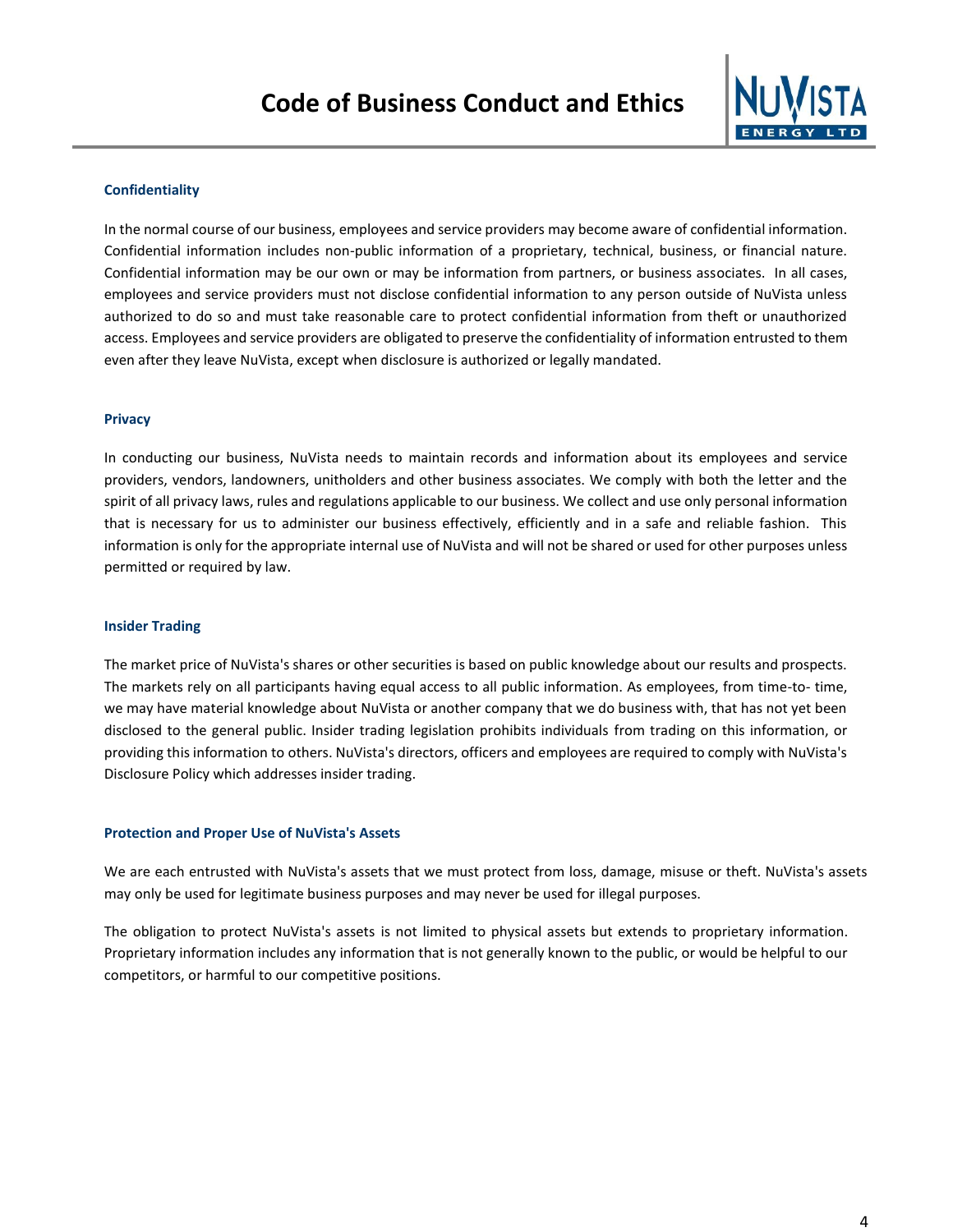

### **Use of IT - Electronic Equipment, Data and Software**

NuVista provides computers, electronic equipment, mobile devices, internet access, software and electronic data to assist employees and some contractors in their work. Incidental and occasional personal use is permitted, but never for personal gain or any improper purpose. NuVista has a formal Information Technology Policy with regard to the use of computers and information technology equipment. All employees and service providers who use such computers and information technology equipment have signed the Information Technology Policy and are expected to maintain awareness and compliance. Violation of these policies may result in disciplinary actions up to and including termination of service with NuVista.

### **Compliance with Laws, Rules and Regulations**

NuVista requires compliance with both the letter and the spirit of all laws, rules and regulations applicable to our business, including those relating to anti-competition, corrupt practices, insider trading, employment and environmental, health and safety matters. Such compliance is critical to our reputation and continued success. All employees and service providers must respect and obey the laws of all jurisdictions in which we operate. Failure to comply with this Code will result in disciplinary action which may include termination of service with NuVista.

### **Compliance with Competition Laws**

NuVista believes in fair and open competition, and strictly adheres to the requirements of competition laws. These laws generally prohibit collusion between firms and other unfair business conduct that would lessen competition.

### **Compliance with Employment Laws and Human Rights**

NuVista is committed to ensuring compliance with applicable laws, regulations, and industry standards. Our employees and service providers are required to perform their duties with integrity, honesty and in accordance with the highest ethical standards prevalent in the business community. The highest ethical standards include displaying respect for fellow staff members, business associates and public officials, acting fairly, acting without harassment or intimidation, acting without discrimination on the basis of race, gender, sexual orientation, gender identity, gender expression, family status, age, religion, disability, color, national or ethnic origin, or any other basis prohibited by law and by respecting and abiding by the human rights statements adopted by NuVista. A violation of these policies may also be a violation of applicable law that exposes both NuVista and the offender to liability.

#### **Compliance with Environmental Laws**

NuVista takes its responsibility to conduct its business in a safe and reliable manner with respect for the environment very seriously. NuVista will strictly comply with all environmental legislation in all aspects of our work. NuVista will monitor its environmental performance and will look for ways to reduce and prevent waste, emissions, spills and other releases from our operations so as to minimize, wherever possible, our impact on the environment.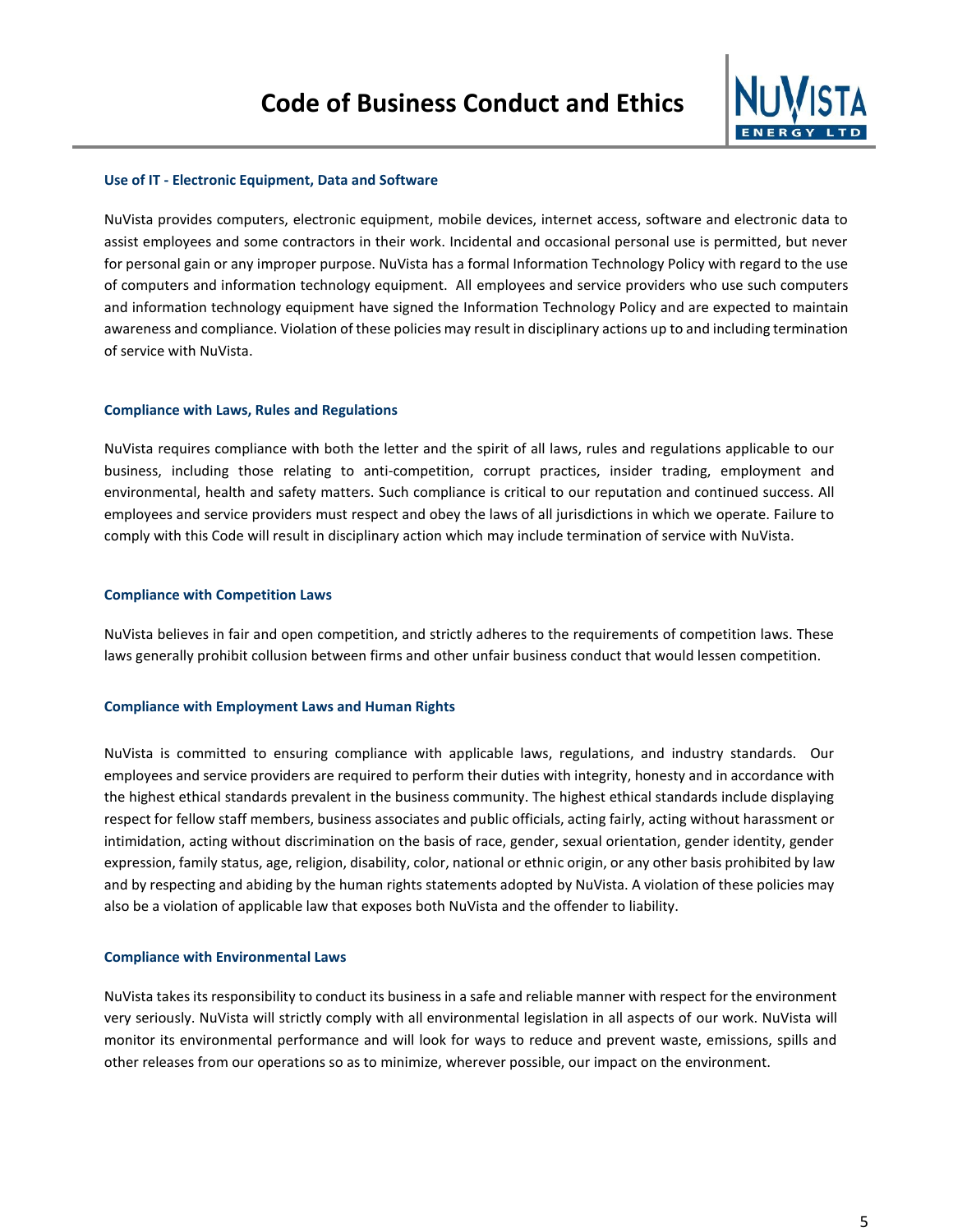

## **Gifts and Entertainment**

The exchange of gifts and entertainment is a common practice in most business communities and is designed to develop and foster goodwill among business partners. Accepting gifts and entertainment can cause problems when they compromise, or appear to compromise, our ability to make fair and objective business decisions. No gift or entertainment should be accepted, or offered, if it will unfairly influence a business relationship.

There are many factors that influence whether a gift or entertainment is normal and customary. Gifts or entertainment should be moderate, reasonable and in good taste, be of a style or value commonly accepted for business occasions and should not be unusual for the recipient's job or community. The exchange must create no obligation or sense of obligation and should occur infrequently.

Business entertainment can present situations where discretion is required since some commonly accepted business invitations can include recreational opportunities or event tickets that are of significant value. In these cases, the recipient should ensure that there is a valid business development reason for attending and that there will be representation from other business executives at the event. If the invitation is for an event where the value being received may be significant, your supervising officer (usually your VP) approval is required, or in the case of the Chair of the Board of Directors or the Chief Executive Officer, approval by the Chair of the Corporate Governance & Compensation Committee of the Board of Directors. Generally, air travel and overnight accommodation or other similar significant costs cannot be accepted or must be self-paid. If there is a direct and valid business need for you to be at the event, your supervising officer may approve your attendance and these costs can be submitted on an expense account for payment by NuVista. In the event the business driver is less direct at the discretion of your supervising officer, these expenses must be self-paid by the employee.

### **Political Activities and Contributions**

We respect and support the right of our employees to participate in political activities of their choice provided that their involvement is kept separate from their role as an employee. Employees must take care to represent their views as their own and not NuVista's. These activities should not be conducted on NuVista time or involve the use of any company resources such as telephones, computers or supplies unless specifically approved by an officer of NuVista.

There are laws and regulations pertaining to political contributions made both in dollars and in "kind". Where NuVista deems appropriate, it may occasionally choose to make such contributions but only when authorized by the Chair of the Board of Directors or the Chief Executive Officer, and only when the contribution is legal and appropriate for corporations such as NuVista.

### **Payments to Domestic and Foreign Officials**

We will not make payments of any sort to government officials to obtain a favourable decision or to attract or retain business. We will comply with the laws of Canada and other jurisdictions in which NuVista may operate prohibiting improper payments to domestic and foreign officials. While these laws permit "facilitating" payments, NuVista's policy is to avoid such payments. Violation of this policy may result in disciplinary actions up to and including termination of service.